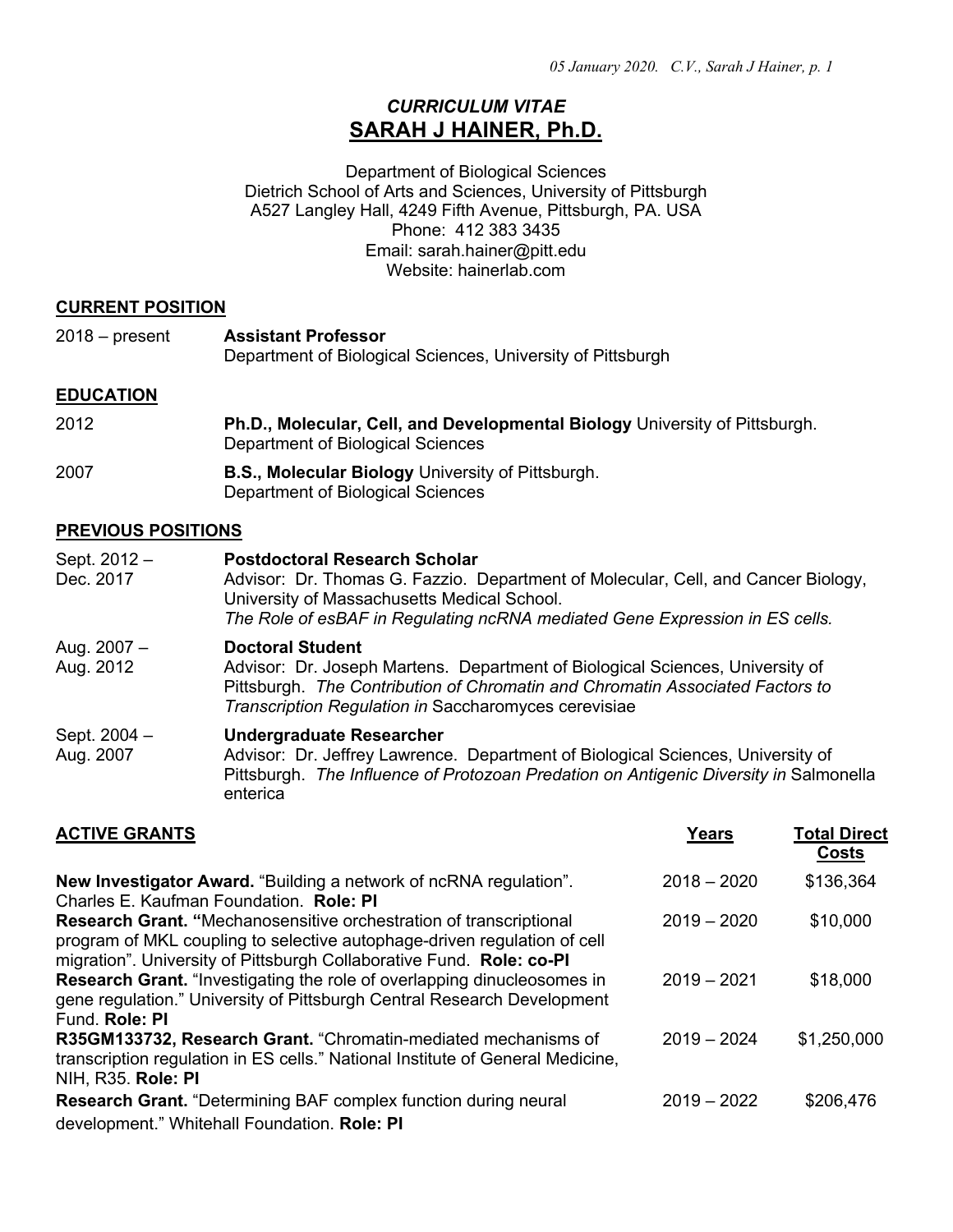| PREVIOUSLY FUNDED GRANTS                                                                                                                                                                                                                                                      | Years         | <b>Direct Costs</b>                             |
|-------------------------------------------------------------------------------------------------------------------------------------------------------------------------------------------------------------------------------------------------------------------------------|---------------|-------------------------------------------------|
| <b>Research Grant.</b> "Determining the Role of the Essential Elongation Factor<br>Spt16 in Embryonic Stem Cell Pluripotency". Samuel and Emma Winters<br>Foundation, Pittsburgh, PA. Role: PI                                                                                | $2018 - 2019$ | \$10,600                                        |
| CDP-8895-16, Special Fellow. "Role of Nucleosome Remodeling Factors<br>in Regulating ncRNA Expression". Leukemia and Lymphoma Society,<br>Career Development Grant. Role: PI.                                                                                                 | $2016 - 2019$ | \$185,715                                       |
| <b>SUBMITTED/PENDING GRANTS</b>                                                                                                                                                                                                                                               | Years         | <b>Total Direct</b><br><u>Costs</u>             |
| <b>EEC Project Grant.</b> "Engineering Research Center for Advanced Organ<br>Biofabrication". Engineering Research Centers, NSF. Role: co-I (Director<br>Cook)                                                                                                                | $2020 - 2025$ | \$674,810                                       |
| Research Grant. "MRTF-profilin axis in ocular neovascularization". National<br>Institute NIH, R01. Role: co-PI (PI Roy)                                                                                                                                                       | $2020 - 2024$ | \$94,725                                        |
| Research Grant. "Using Nanobodies to increase the sensitivity and<br>resolution of chromatin profiling through uliCUT&RUN". National Institute of<br>Cancer, NIH, R33. Role: PI                                                                                               | $2020 - 2023$ | \$450,000                                       |
| <b>Research Grant.</b> "Coupling protein localization and RNA-seq in a single<br>cell: application to gene expression through control of genomic<br>organization". Scholars Award Program, WiSTEM <sup>2</sup> D, Johnson&Johnson.<br><b>Role: PI</b>                         | $2020 - 2023$ | \$150,000                                       |
| Research Grant. New Investigator Research Fellowship, Sloan. Role: PI                                                                                                                                                                                                         | $2020 - 2021$ | \$70,00                                         |
| <b>Research Grant.</b> "Imaging nanoscale chromatin folding in early<br>carcinogenesis" NCI, NIH, R01 Role: co-PI (PI Liu)                                                                                                                                                    | $2020 - 2024$ | \$213,819                                       |
| Research Grant. "Tissue resident memory T cells are a reservoir for<br>oscillatory inflammation. Chan Zuckerberg Initiative. Role: co-PI (PI<br>Poholek)                                                                                                                      | $2020 - 2022$ | \$150,000                                       |
| <b>AWARDS AND FELLOWSHIPS</b>                                                                                                                                                                                                                                                 |               | Year(s)                                         |
| Leukemia and Lymphoma Special Fellow, Postdoctoral Fellowship/Transition Award<br>Leukemia and Lymphoma Fellow, Postdoctoral Fellowship Award<br>Postdoctoral Training Program Fellowship (T32), Postdoctoral Fellowship at the<br>University of Massachusetts Medical School |               | $2016 - 2019$<br>$2013 - 2016$<br>$2012 - 2013$ |
| Andrew Mellon Predoctoral Fellowship, Mellon Foundation<br>Mary P. Edmonds Graduate Student Award, University of Pittsburgh, Department of<br><b>Biological Sciences</b>                                                                                                      |               | $2011 - 2012$<br>2011                           |
| Outstanding Presentation Award, University of Pittsburgh, Dietrich School of Arts and<br><b>Sciences</b>                                                                                                                                                                      |               | 2011                                            |
| Honorable Mention for Poster and Poster Presentation, Pennsylvania State University<br>Summer Symposium on Chromatin and Epigenetics                                                                                                                                          |               | 2011                                            |
| Pisum Prize Poster Award. University of Pittsburgh, Department of Biological Sciences<br>Samuel D. Colella Award for Undergraduate Research. University of Pittsburgh,<br>Department of Biological Sciences                                                                   |               | 2010<br>2006                                    |

#### **PUBLICATIONS**

- DC Klein and **SJ Hainer**. Chromatin Regulation and Dynamics in Stem Cells. Current Topics in Developmental Biology, Accepted.
- DC Klein and **SJ Hainer**. Genomic Methods in Profiling DNA Accessibility and Factor Localization. *Chromosome Res*. 2019 Nov 27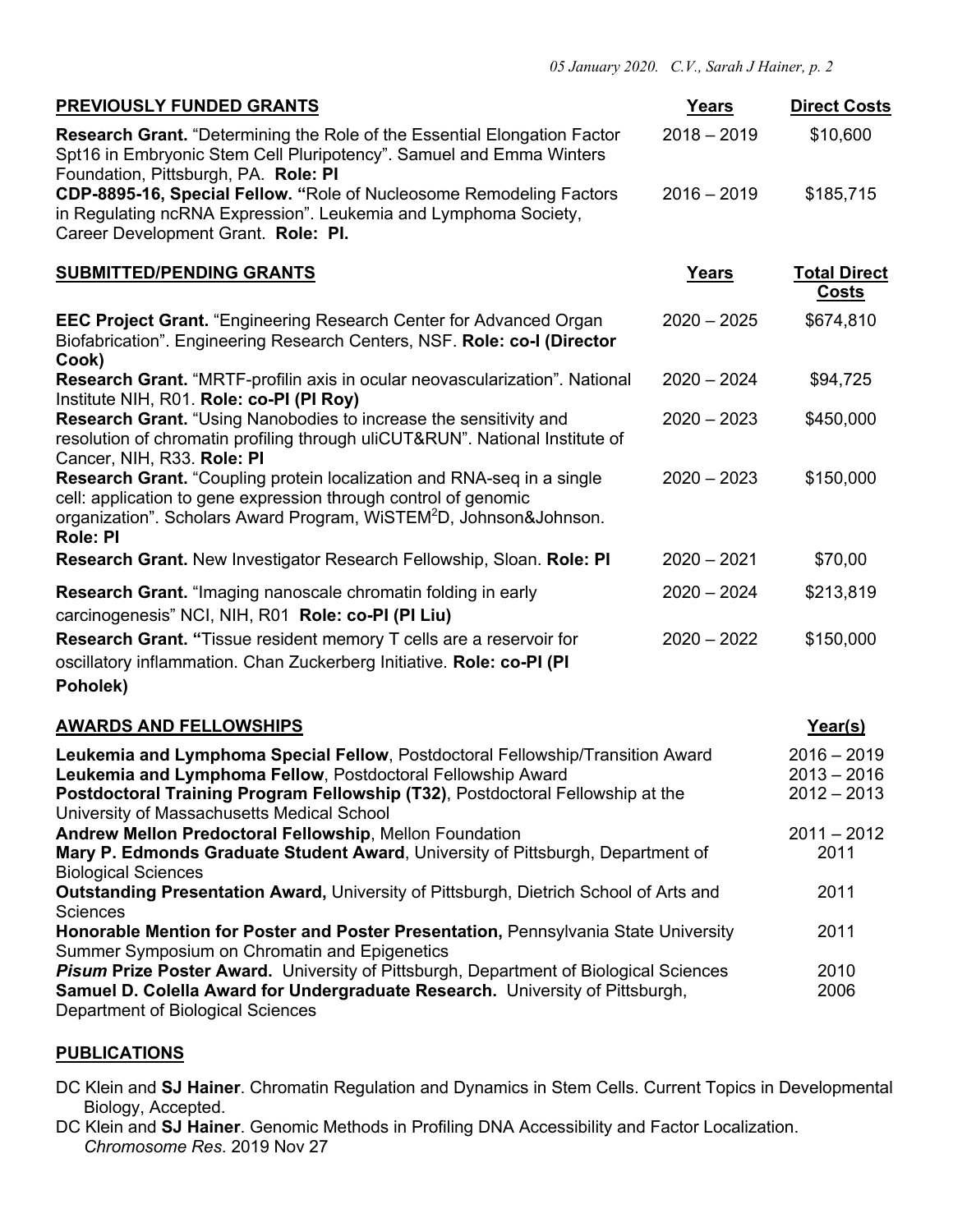- C Tavera-Montanez, **SJ Hainer**, D Cangussu, SJV Gordon, Y Xiao, P Reyes-Gutierrez, AN Imbalzano, JG Navea, TG Fazzio, T Padilla-Benavides. The classic metal-sensing transcription factor MTF1 promotes myogenesis in response to copper. *FASEB J*. 2019 Dec; 33(12):14556-14574
- **SJ Hainer\***, A Boskovic, KN McCannell, OJ Rando, TG Fazzio\*. Profiling of pluripotency factors in individual stem cells and early embryos. *Cell*. 2019 May 16; 177(5):1319-1329

**-------------------------------------------------------------------------------------------------------------------------------------------**

**SJ Hainer**\* and TG Fazzio\*. "High Resolution Chromatin Profiling using CUT&RUN". Current Protocols Molecular Biology. 2019 April;126(1):e85

\*denotes co-corresponding authors

**Publications Prior to University of Pittsburgh Appointment:**

- D Acharya, **SJ Hainer**, Y Yoon, F Wang, I Bach, JA Rivera-Perez, TG Fazzio. KAT-independent gene regulation by Tip60 promotes ESC self-renewal but not pluripotency. Cell Reports. 2017 19: 671-679
- **SJ Hainer,** KN McCannell, J Yu, L Ee, LJ Zhu, OJ Rando, TG Fazzio. DNA methylation directs genomic localization of Mbd2 and Mbd3 in ES cells. Elife. 2016 Nov 16;5.
- **SJ Hainer** and JA Martens. Regulation of chaperone binding and nucleosome dynamics by key residues within the globular domain of histone H3. Epigenetics & Chromatin. 2016 Apr 30;9:17.
- **SJ Hainer** and TG Fazzio. Regulation of Nucleosome Architecture and Factor Binding Revealed by Nuclease Footprinting of the ESC Genome. Cell Reports. 2015 Oct 6;13(1):61-9
- **SJ Hainer**, W Gu, BR Carone, BL Landry, OJ Rando, CC Mello, TG Fazzio. Suppression of pervasive noncoding transcription in embryonic stem cells by esBAF. Genes & Dev. 2015 Feb 15;29(4): 362-378
- PB Chen, LJ Zhu, **SJ Hainer**, KN McCannell, TG Fazzio. Unbiased chromatin accessibility profiling by REDseq uncovers unique features of nucleosome variants in vivo. BMC Genomics. 2014 15:1104
- BR Carone, JH Hung, **SJ Hainer**, MT Chou, DM Carone, Z Weng, TG Fazzio, OJ Rando. High-resolution mapping of chromatin packaging in mouse embryonic stem cells and sperm. Dev Cell. 2014 Jul 14: 11-22
- **SJ Hainer**, BA Charsar, SB Cohen, JA Martens. Identification of mutant versions of the Spt16 histone chaperone that are defective for transcription-coupled nucleosome occupancy in *Saccharomyces cerevisiae*. G3 (Bethesda). 2012 May 2:555-567
- JA Pruneski, **SJ Hainer**, KO Petrov, JA Martens. The Paf1 complex represses *SER3* transcription in *Saccharomyces cerevisiae* by facilitating intergenic transcription-dependent nucleosome occupancy of the *SER3* promoter. Eukaryotic Cell. 2011 Oct;10(10):1283-94
- **SJ Hainer** and JA Martens. Identification of histone mutations that are required for transcription-coupled nucleosome occupancy. Mol Cell Biol. 2011 Sep;31(17):3557-68
- **SJ Hainer** and JA Martens. Transcription of ncDNA across regulatory sequences: many roads lead to local gene regulation. Transcription. 2011 May/June 2(3):120-123
- **SJ Hainer**, JA Pruneski, RD Mitchell, R Monteverde, JA Martens. Intergenic transcription causes repression by directing nucleosome assembly. Genes & Dev. 2011 Jan 1;25(1):29-40

## **POPULAR PRESS**

**"uliCUT&RUN maps protein binding on chromatin in single cells and single embryos",** EurekAlert!. April 8, 2019. https://eurekalert.org/pub\_releases/2019-04/uop-ump040819.php

## **INVITED PRESENTATIONS**

Cold Spring Harbor Laboratories Course on Chromatin, Epigenetics, and Transcription, Guest lecture. To be given July 2020

Indiana University School of Medicine. To be given May 2020

Oregon State University. To be given May 2020

Keystone Symposia: Gene Regulation from Mechanism to Disease. To be given January 2020

Human Genetics Department, University of Pittsburgh. November 2019

Michigan State University. October 2019

Cold Spring Harbor Laboratories Meeting Mechanisms of Eukaryotic Transcription, August 2019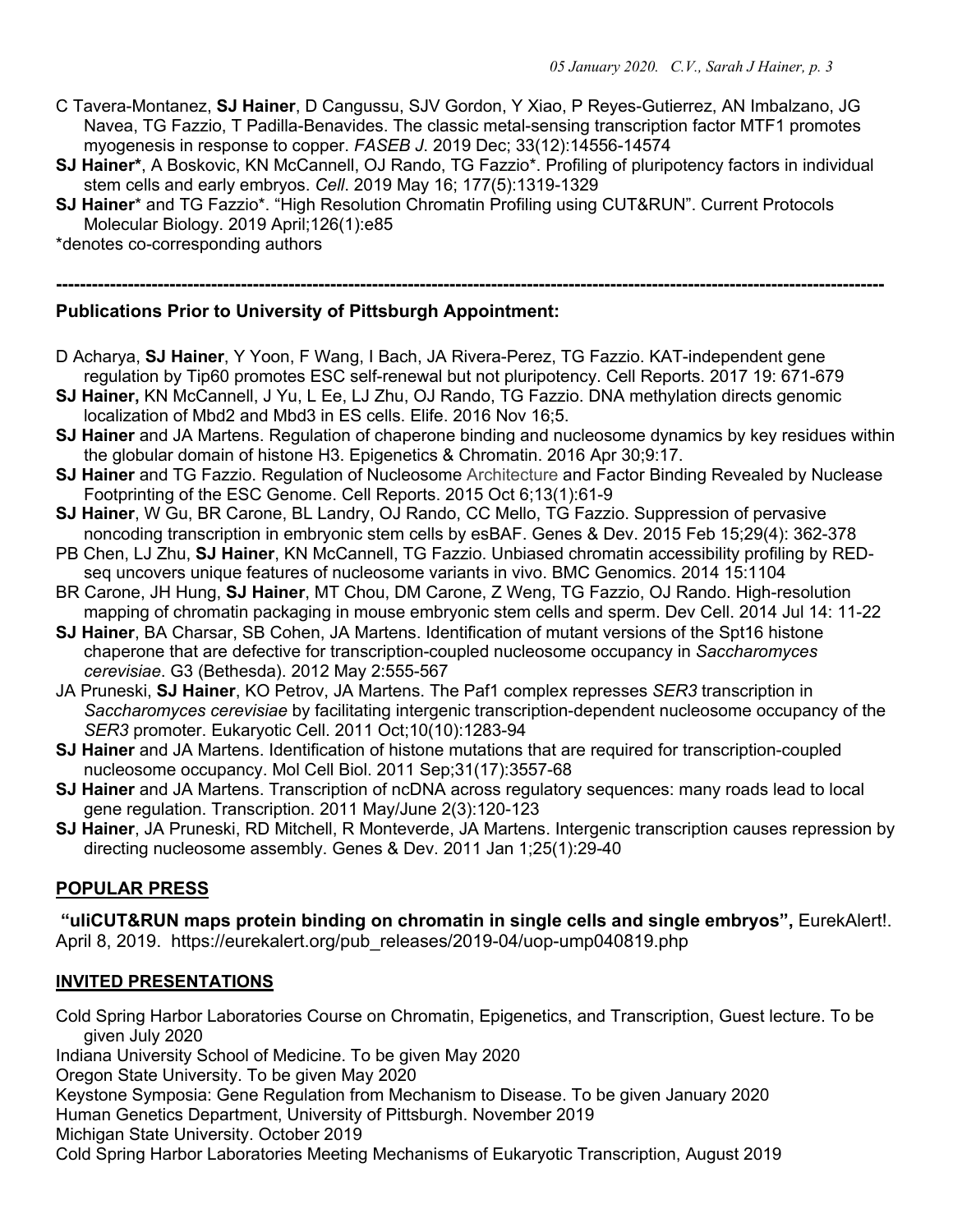Penn State Molecular Biology Symposium on Chromatin and Epigenetic Regulation of Transcription, July 2019 Pittsburgh Local Nucleic Acids Meeting, Carnegie Mellon University. May 2019 The Epigenome Across the Lifespan, University of Pittsburgh. May 2019 Department of Biological Sciences, University of the Sciences in Philadelphia. April 2019 Computational and Systems Biology, University of Pittsburgh. January 2019 Lynch Syndrome Focus Group, University of Pittsburgh. January 2019 School of Engineering/Biological Sciences collaborative symposium, University of Pittsburgh. Dec 2018 School of Medicine/Biological Sciences collaborative symposium, University of Pittsburgh. May 2018 Pittsburgh Area Chromatin Symposium, University of Pittsburgh. May 2018 Magee-Womens Research Institute, University of Pittsburgh. March 2018

## **CONFERENCE POSTER PRESENTATIONS**

Keystone Symposia: Gene Regulation from Mechanism to Disease, Denver, CO, USA. January 2020 Keystone Symposia: Gene Control in Development Disease, British Columbia, Canada. March 2018 Cold Spring Harbor Laboratories Systems Biology Conference, New York, USA. March 2018

#### **PROFESSIONAL SERVICE**

#### **Editorial Board(s), Guest Editorships, Advisory Boards**

Editorial Advisory Board, *Chromosome Research* 2018-2020 Early Career Reviewer, *eLife* 2018-2019 Reviewer, *WIREs System Biology and Medicine* 2019

#### **Manuscript Reviews:**

Nature, 2019 (1); Nucleic Acid Research, 2019 (2); WIREs System Biology and Medicine, 2019 (1); Nature Communications, 2019 (1); PLoS Biology, 2019 (1)

#### **UNDERGRADUATE-LEVEL TEACHING SINCE APPOINTMENT**

**Instructor**: Department of Biological Sciences Genomics (BIOSC1275), University of Pittsburgh, January 2020- April 2020.

#### **GRADUATE-LEVEL TEACHING SINCE APPOINTMENT**

**Guest Lecturer:** Department of Biological Sciences Graduate Genomic Course, University of Pittsburgh, October 1, 2018. "Genome-wide epigenetic profiling methods". 1 Lecture, 2 hours.

#### **TEACHING PRIOR TO APPOINTMENT**

**Teaching Assistant**, Department of Biological Sciences, University of Pittsburgh. Introduction to Biology Laboratory II. Summer 2012. Duties: Lab setup and instruction

**Teaching Assistant**, Department of Biological Sciences, University of Pittsburgh. Introduction to Biology Laboratory I. Summer 2012. Duties: Lab setup and instruction

**Teaching Assistant**, Department of Biological Sciences, University of Pittsburgh. Virology Laboratory. Fall 2010. Duties: Lab setup and instruction

## **LAB PERSONNEL AND ACTIVITIES**

| <b>Current Personnel Position</b> |                          | <b>Start Date</b> |
|-----------------------------------|--------------------------|-------------------|
| Cailin Jordan                     | Undergraduate Researcher | May 2019          |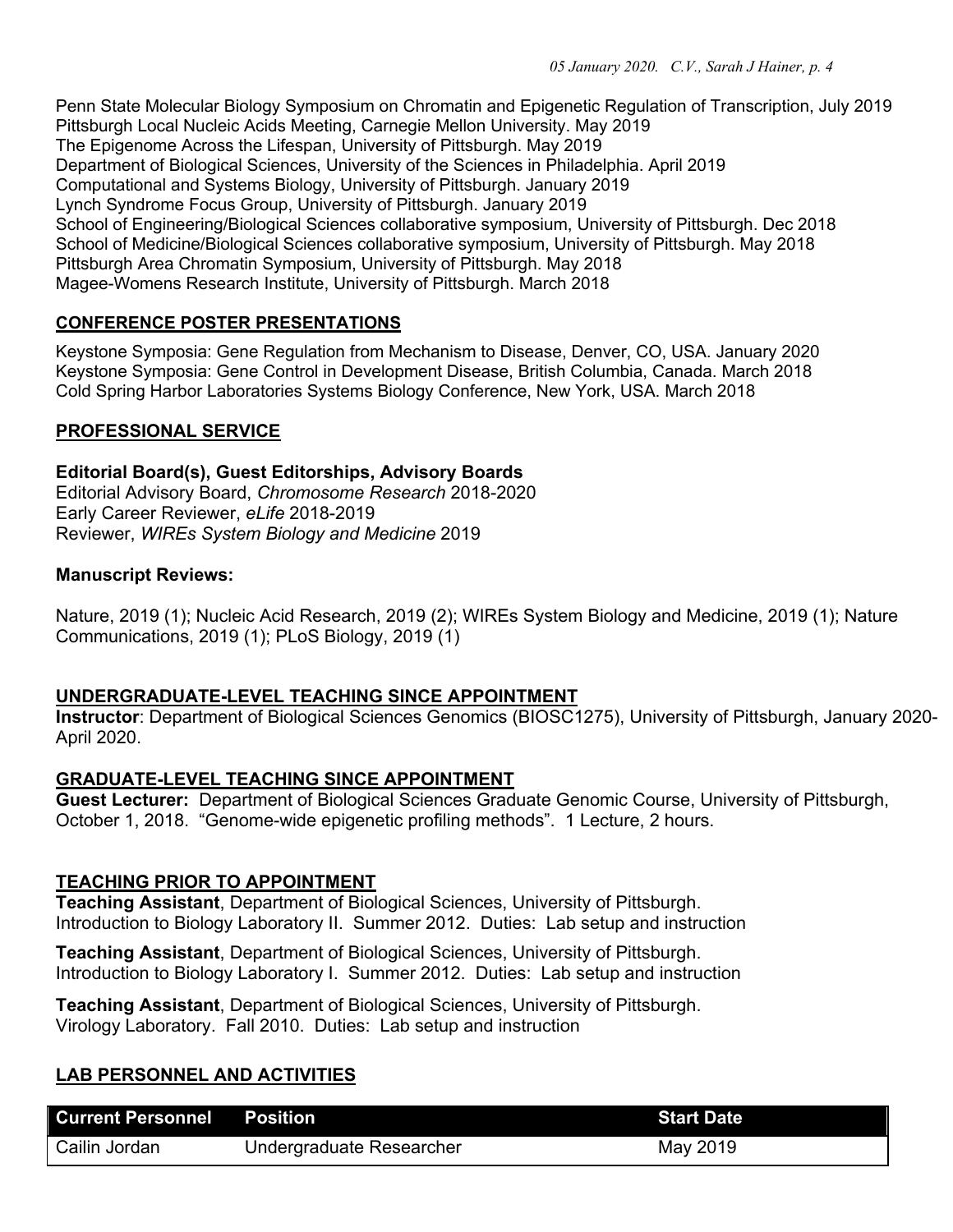| Sarah Tripplehorn     | MCDB PhD Student (Joint with K. Arndt) | <b>April 2019</b> |
|-----------------------|----------------------------------------|-------------------|
| <b>Benjamin Patty</b> | <b>MCDB PhD Student</b>                | <b>April 2019</b> |
| Santana Lardo         | <b>Research Specialist II</b>          | <b>June 2018</b>  |
| <b>Christine Troy</b> | <b>Research Specialist II</b>          | April 2018        |
| David Klein           | <b>MCDB PhD Student</b>                | February 2018     |
| Dominic Hendrickson   | Undergraduate Researcher               | February 2018     |
| Lisa Coe              | Undergraduate Researcher               | January 2018      |

| <b>Previous Personnel</b> | <b>Position</b>             | <b>Dates</b>                         | <b>Subsequent positions</b><br>(most recent listed last) |
|---------------------------|-----------------------------|--------------------------------------|----------------------------------------------------------|
| Sanchirmaa<br>Namjilsuren | <b>Rotation Student</b>     | February 2020 -<br>April 2020        | First year; rotating                                     |
| <b>Mitchell Lesko</b>     | <b>Rotation Student</b>     | August 2019 - November<br>2019       | First year; rotating                                     |
| <b>Alex Francette</b>     | <b>Rotation Student</b>     | February 2019 -<br><b>April 2019</b> | PhD in K. Arndt Lab                                      |
| Shunran Zhang             | <b>Rotation Student</b>     | November 2018 -<br>February 2019     | <b>Exited Program</b>                                    |
| Caleb Kim                 | Undergraduate<br>Researcher | February 2018 -<br><b>July 2018</b>  | Undergraduate student                                    |

| <b>Student Research Fellowships</b>                                                                            | <b>Name/Position</b>            | Year(s)             |
|----------------------------------------------------------------------------------------------------------------|---------------------------------|---------------------|
| <b>HHMI Summer Research Fellowship. Department of</b><br><b>Biological Sciences, University of Pittsburgh.</b> | Lisa Coe,<br>Undergraduate      | <b>Summer, 2018</b> |
| HHMI Summer Research Fellowship. Department of<br><b>Biological Sciences, University of Pittsburgh.</b>        | Cailin Jordan,<br>Undergraduate | <b>Summer, 2019</b> |

## **UNIVERSITY SERVICE:**

**Departmental committees:**

| Committee                            | <b>Role</b> | <b>Academic Year(s)</b> |
|--------------------------------------|-------------|-------------------------|
| Diversity Initiative Committee       | Member      | $2019 - 2020$           |
| <b>Graduate Fellowship Committee</b> | Member      | $2019 - 2020$           |
| <b>HHMI Oversite Committee</b>       | Member      | 2019                    |

## **Dissertation committees (University of Pittsburgh Department of Biological Sciences):**

| Student        | Role . | <b>Purpose</b>    | P.I.   | <b>Program Dates</b> |                       |
|----------------|--------|-------------------|--------|----------------------|-----------------------|
| Yunye Zhu      | Member | <b>PhD</b> Thesis | Kaplan | <b>MCDB</b>          | Spring 2019 – Present |
| Alex Francette | Member | Comps/Thesis      | Arndt  | <b>MCDB</b>          | Fall 2019 – Present   |
| Payal Arora    | Member | Comps/Thesis      | Kaplan | <b>MCDB</b>          | Fall 2019 – Present   |